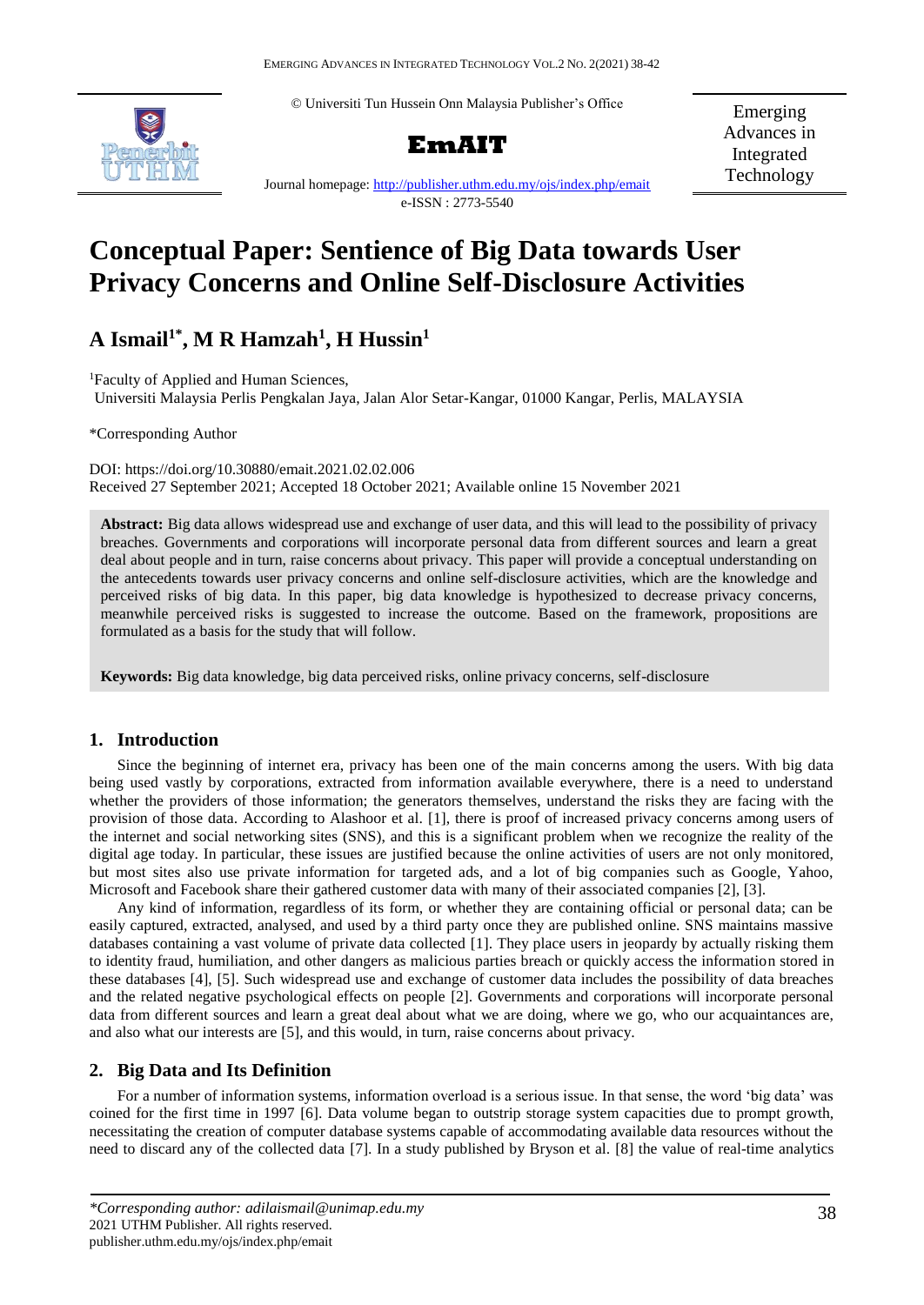and the ability to extract only the details, patterns, and relationships required for a specific research project was highlighted. It has everything to do with the relatively latest idea 'big data' [7].

Big data is characterised as an information asset with such a high volume, velocity, and variety that its transformation into value necessitates the use of specialised technology and analytical methods [9]. It is an unstructured data collection that can be captured, preserved, processed, as well as handled in vast quantities. This vast volume of data will be worthless before it is inspected and analysed by big data analytics, that will expose previously unknown associations, unseen trends, and other useful knowledge [10]. These data include structured, semi / unstructured data, incomplete, or multimedia such as text, video, image, in various formats. Text messages, documents saved, emails, posts in social media, videos / audios / photographs, graphs, and other outputs from different forms of computergenerated data from sensor devices, RFID tags, machine logs, mobile phone global positioning system (GPS) signals, and DNA analysis devices are all used to collect this information [11].

#### **3. Online Privacy Associated with Big Data**

Big data is being mentioned everywhere, and among the top users and exploiters of big data are business organizations. Davenport [12] these companies monitor, research, and analyse social media users' search, sharing, and interest trends, and then use that data to push / advertise similar interests to potential customers. The data analysis will enable them to decide if the feedback about their products and brands in social media such as on Facebook pages / Twitter / blogs are on the whole positive or negative. Such data assists in assessing stakeholders, decision processes, and the requirements and timeframes for making resolutions [12]. One of the main advantages of big data is that it helps companies to capture, store, analyse, and handle the information of their users. Analysing social media data will help companies better understand consumer behaviour and target goods and services [13].

Today, human actions leave imprints that can be easily recorded, preserved, and aggregated [14]. New technologies allow the collection and efficient use of big data to increase knowledge understanding, speed decisionmaking, and provide numerous opportunities for social interaction [15]. It is important to remember, however, that allowing others to gather our information and openly do stuff with it poses a major risk. Social media, especially SNS with large user bases like Facebook, LinkedIn, Twitter, and Instagram, is an ideal information hunting ground. Big data, according to Chandler [16], contains information from a variety of sources, such as social media, mobile phones, visualising, mapping, and recording equipments, and the number of data-sharing devices is increasingly rising. According to Illmer [17], the majority of current attacks simply use social media sites as a distribution tool, but researchers are now predicting that sophisticated attacks on social media platforms would be able to monitor a user's contacts, venue, and even business activities. This knowledge can then be used to create tailored promotional campaigns for individual people, or even to assist in the instigation of crime in the virtual or real world [17]. Big data management applications, especially those requiring the processing of personally identifying details and other confidential data, have major social ramifications [7].

Sætra [18] has come to the conclusion that our liberty is under attack through big data. He clarified here that big data violates privacy and allows for surveillance. Big data has contributed to new data analytics and data analysis standards, according to Bello-Orgaz et al. [19]. In order to make use of the full benefit of big data, mass amount of information is needed for analysis and processing. This information may be gathered from those transactions we made from our daily activities, and one of them is from our SNS. In the rapidly growing archive collections, we leave endless signs of our everyday lives [18]. The data gathered by corporations and the government is important, and consumers are willing to provide them with access to different resources without understanding it. Big data in contemporary culture means processing large quantities of data from people, including the most private information, and therefore, as huge amounts of private data are obtained, privacy is, of course, under threat.

#### **4. Big Data familiarity towards Privacy Concerns and Online Self-disclosure**

Individuals' understanding of the term big data, and its relevance to them and to companies, as well as the four main implications of big data analytics, which include collection, storage, sorting, and sharing, is referred to as familiarity with big data [1]. Many people are now conscious that online companies are profiting from their personal information, which explains their worries over privacy and transparency policies [20]–[23]. Researchers also expect that as people become more aware of big data, they will be more concerned with privacy [24], [25]. Users should be conscious, though, that big data may provide them with potential benefits [1]. This means that the sentience of big data construct has two contrasting emphases, which are big data knowledge and perceived big data risks.

The rise of big data and its far-reaching consequences would almost definitely alter our views of data protection in the social media environment [1]. The issue of big data protection has already been addressed by a range of researchers and industry leaders [1], [5], [26]–[29]. Individuals have no awareness and concern about big data and its consequences, according to Clemons et al. [24]. According to Wieczorkowski and Polak [7], the collection and application of big data poses concerns regarding the real world's perception of privacy and the indication of a balance between the effective operation of the state or corporation and the security of human rights.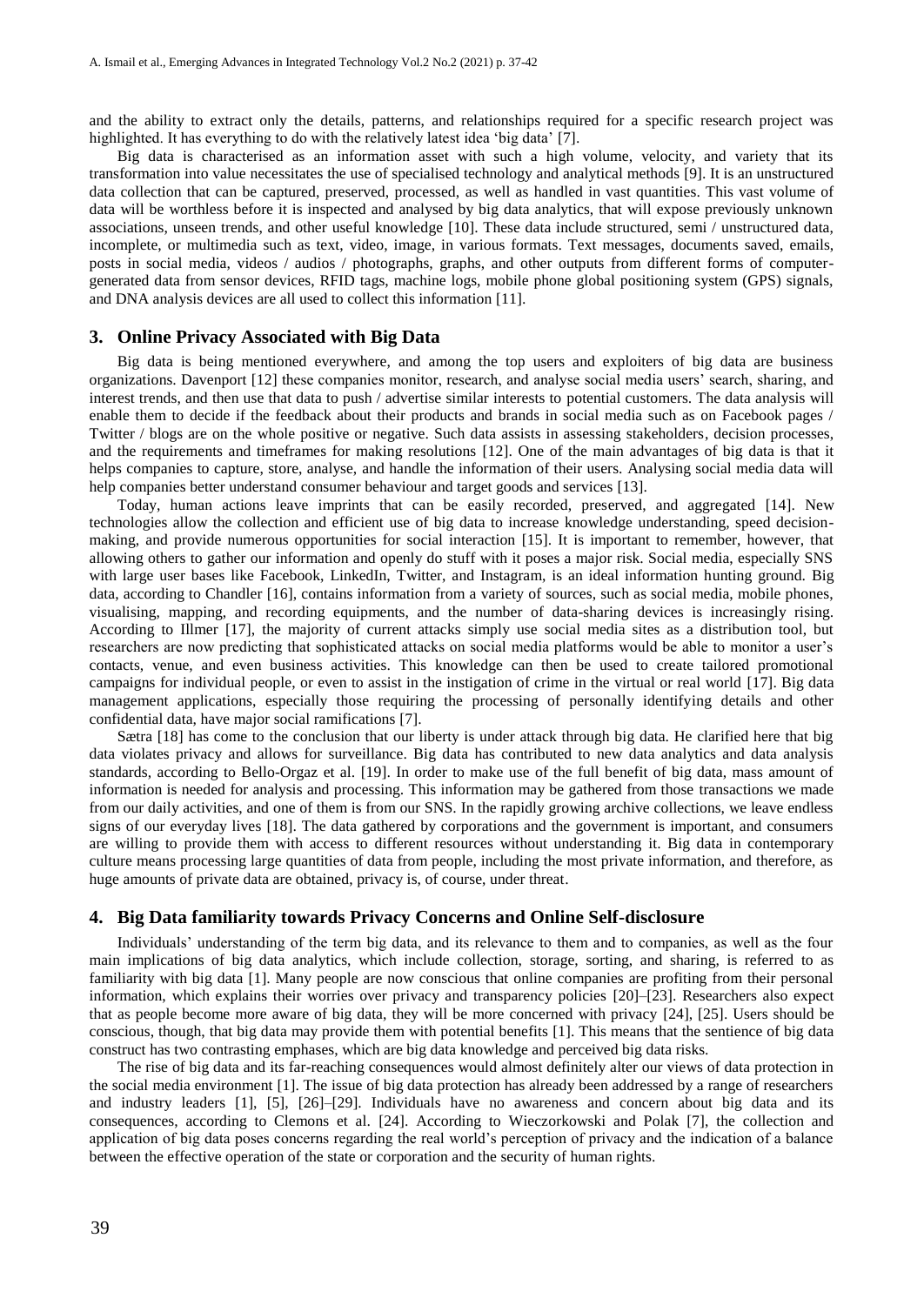Alashoor et al. [1] argued that the users who are aware of big data and the opportunities it can offer are less likely to be worried with privacy because they realise that in order to benefit from today's technologies, they must give up some individual privacy. This forecast is in line with research results that suggest a negative relationship between internet literacy and privacy concerns [30]–[32]. Krasnova et al. [33] also found some evidence for a correlation between privacy concerns and understanding of how social media platforms manage information. The studies by Westin [34] and Sheehan [35] showed that at least half of the population were ready to share their information in return for rewards. According to Wieczorkowski and Polak [7], when it comes to issues about the general public's protection, privacy breaches are acknowledged. While there is no direct connection between this partnership and awareness of big data methods, the respondents are likely aware of the emerging danger to public safety and the feasibility of avoiding it by using mass data processing methods. According to the findings of a survey conducted by Wieczorkowski and Polak [7] showed that users have a high degree of confidence in government agencies, as in a high degree of recognition of privacy invasion for common social purposes.

Being aware of the various uses of personal data at the same time, on the other hand, may lead to heightened questions regarding personal privacy and disclosure habits [36]. According to Kamakshi [37] users of information technology and other people whose data is stored in information systems perceive a threat to their privacy. Recent polls shore up these conflicting personal views regarding governmental surveillance among US citizens: they find that while most people approve of governmental surveillance for security purposes, they are also worried about the safety of personal correspondence [38]. In addition, Wieczorkowski and Polak [7] also mentioned that personal information is gathered and stored by different public agencies to ensure the integrity of the state. These agencies derive data from open databases such as Closed Circuit Television (CCTV), aerial photos and satellite images, public internet information, and so on, as well as private data gathered by exclusive privileges provided by numerous agencies such as the police and special services, such as data from telephony: location and billings; private internet content: e-mails, various archives, and so on. It is also reported that these data could have been collected improperly by those organisations.

Furthermore, there is also a concern regarding the lower degree of support of big data use, relating to the use of personal data for commercial or advertisement purposes. In the corporate sector, systems are used to manage data that is directly connected to a particular user. Several examples of data processing practises collected by organisations that are likely to be used for commercial purposes were identified by Wieczorkowski and Polak [7];

- The collection of information about shopping and person location is related to the tracking and processing of financial purchases made by payment cards.
- In order to monitor the whole network, real-time monitoring of a power grid and power usage consists in the collection of data on human actions, such as by turning on the electrical devices.
- The electronic processing of accurate medical reports requires the management of confidential details about particular patients' health.
- Traffic monitoring, which involves the automated tracking of vehicle position, is connected to the collection of data regarding human actions and location.

## **5. Conceptual Framework**

Personal data has been processed for a long time, but big data has opened up a world of possibilities for handling individual private information, not just cumulative data on culture, in the last few years. Its most pressing challenge right now is maintaining an acceptable degree of privacy. As previously mentioned, there is a conflict with users to approve or support the use of their data for particular reasons, as they are also worried with the gathering company violating their privacy. Thus, knowledge of big data and its advantages is suggested to contribute hypothetically to reducing privacy concerns. Otherwise, perceived big data risks will lead to growing privacy concerns.

The framework proposed in this paper is adapted from a previous work by Alashoor et al. (2017), which proposed that the familiarity of big data will have differing effects towards privacy concerns and two self-disclosure outcomes (self-disclosure accuracy and self-disclosure concerns). According to the authors, as people become more aware of big data, they will be more concerned with privacy. However, they also argued that argued that the users who are aware of big data and the opportunities it can offer are less likely to be worried with privacy because they realise that in order to benefit from today's technologies, they must give up some individual privacy. This means that in their proposed framework, the familiarity of big data construct has two contrasting emphases: (1) awareness of big data and (2) awareness of big data implications.

Agreeing with Alashoor et al., the authors proposed a modified framework, which is more simplified since it will only be tested towards one final outcome. The proposed framework is shown in Figure 1.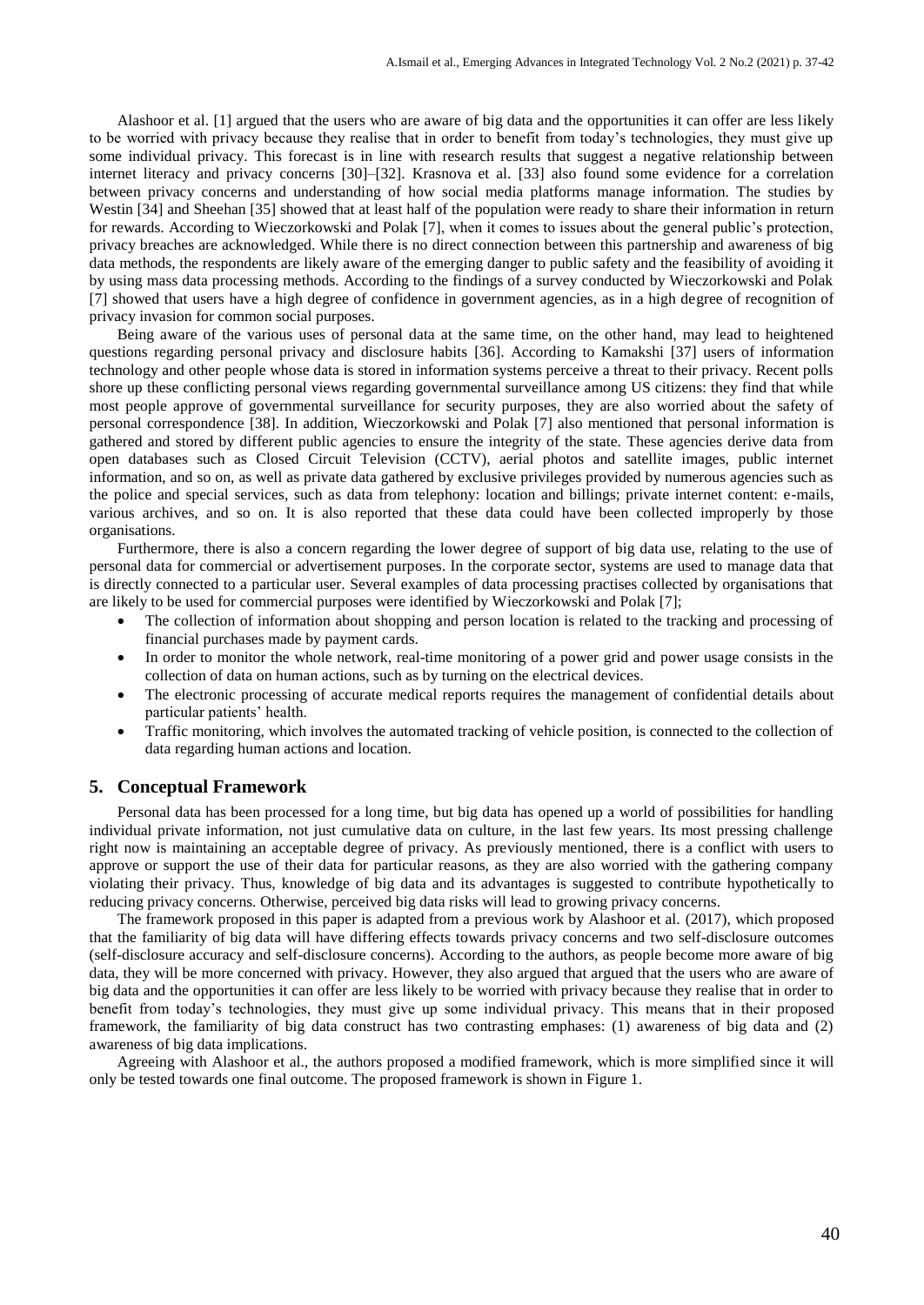

**Fig. 1 - Proposed framework**

Big data has opened up a world of possibilities for handling individual private information, not just cumulative data on culture, in the last few years. Its most pressing challenge right now is maintaining an acceptable degree of privacy. As previously mentioned, there is a conflict with users to approve or support the use of their data for particular reasons, as they are also worried with the gathering company violating their privacy. In this framework, the knowledge of big data and its advantages is suggested to contribute hypothetically to reducing privacy concerns. Otherwise, perceived of big data risk will lead to growing privacy concerns. Disclosing information online would be hampered by a higher privacy concern. In this paper, it is concluded that privacy concerns will negatively impact self-disclosure activities among users.

#### **6. Summary**

The testable propositions presented in this conceptual framework offer an opportunity for further investigation on the sentience of big data towards self disclosure activities, especially in through variety of research designs and settings. The survey research designs employing social media users would best match the requirements for validating the proposed framework, and prospective researchers intending to adopt the model should also consider incorporating additional dimensions of other factors that could have been other antecedents or predictors. The studies can then provide education policy makers, educators, and those interested in the area with an understanding of how the users' knowledge of big data may influence their future decision to self-disclose online.

## **References**

- [1] T. Alashoor, S. Han, R.C. Joseph, Familiarity with big data, privacy concerns, and self-disclosure accuracy in social networking websites: An APCO model. Commun. Assoc. Inf. Syst. 41, 62–96, 2017
- [2] J.H. Benamati, Z.D. Ozdemir, J. Smith, An empirical test of an Antecedents Privacy Concerns Outcomes model. J. Inf. Sci. 43, 583–600, 2016
- [3] J. Gomez, T. Pinnick, A. Soltani, The current state of web privacy, data collection, and information sharing. KnowPrivacy http://knowprivacy.org/report/KnowPrivacy\_Final\_Report.pdf, 2009
- [4] B. Choi, Z.J. Jiang, B. Xiao, S.S. Kim, Embarrassing exposures in online social networks: An integrated perspective of privacy invasion and relationship bonding. Inf. Syst. Res. 26, 675–694, 2015
- [5] H.J. Watson, Tutorial: Big data analytics: Concepts, technologies, and applications. Commun. Assoc. Inf. Syst. 34, 1247–1268, 2014
- [6] M. Cox, D. Ellsworth, Application-controlled demand paging for out-of-core visualization. in Proceedings of the IEEE Visualization Conference 235–244, 1997. doi:10.1109/visual.1997.663888
- [7] J. Wieczorkowski, P. Polak, Big data and privacy: The study of privacy invasion acceptance in the world of big data. Online J. Appl. Knowl. Manag. 5, 57–71, 2017
- [8] S. Bryson, D. Kenwright, M. Cox, D. Ellsworth, R. Haimes, Visually exploring gigabyte data sets in real time. Commun. ACM 42, 82–90, 1999
- [9] A. De Mauro, M. Greco, M. Grimaldi, A formal definition of big data based on its essential features. Libr. Rev. 65, 122–135, 2016
- [10] E.M. Tachizawa, M.J. Alvarez-Gil, M.J. Montes-Sancho, How "smart cities" will change supply chain management. Supply Chain Manag. 20, 237–248, 2015
- [11] E. Bertino, P. Bernstein, D. Agrawal, S. Davidson, U. Dayal, M. Franklin, J. Gehrke, L. Haas, A. Halevy, J. Han, Challenges and opportunities with big data. A Community White Pap. Dev. by Lead. Res. Across United States 11, 72–74, 2011
- [12] T.H. Davenport, How strategists use 'big data' to support internal business decisions, discovery and production. Strateg. Leadersh. 42, 45–50, 2014